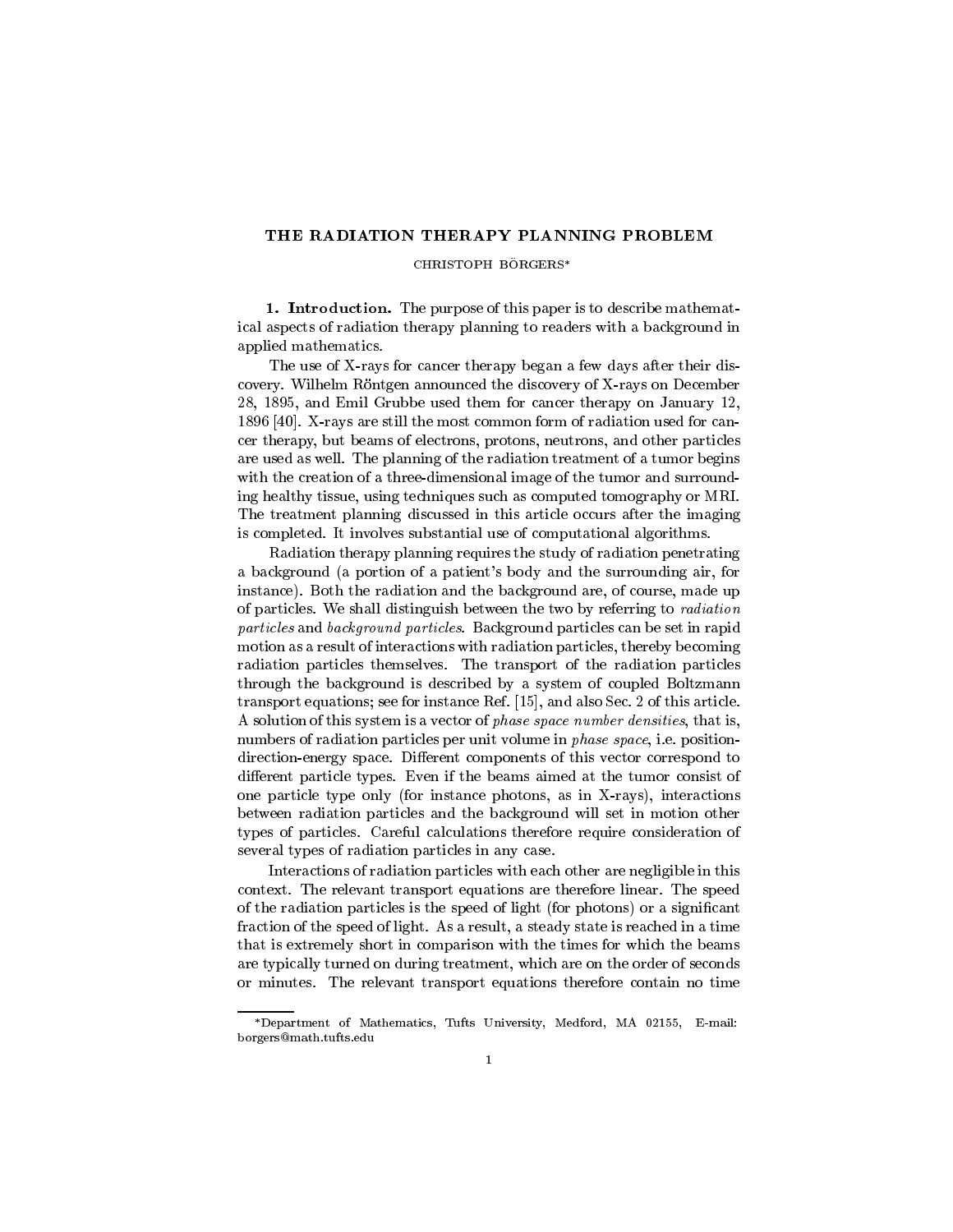derivatives. Information obtained through imaging, such as the locations of soft tissue, bone, or air gaps, yields coefficients in these equations.

Radiation therapy is *fractionated*, that is, delivered in multiple sessions. Furthermore, during a single session, several beam configurations may be used. A radiation therapy plan specifies beam positions, directions, energies, etc., as well as when and how long the specified beams are to be turned on. This can be viewed as specifying a sequence of inflow boundary value problems for a system of steady linear Boltzmann equations

The full solutions to these boundary value problems are never consid ered in radiation therapy planning. Of greatest interest is the total dose, that is, the amount of energy per unit background mass deposited, during the entire course of the treatment, as a result of excitation and ionization events. In the language of kinetic theory, dose is a *macroscopic* quantity, whereas the solution to a linear Boltzmann equation is a *mesoscopic* quantity. Dose depends on position; to emphasize this dependence, it is often called the dose distribution

Strictly speaking, the dose distribution is not all that matters. Biological effects also depend on the type and energy of radiation used, the fractionation schedule etc see Chapter of Ref for a discussion of these factors. However, in practice it is usually assumed that for a given type of treatment (for instance, treatment with X-rays of a given energy range, and using a standard fractionation schedule), the effectiveness of a given treatment plan can be predicted from the dose distribution alone

Computing dose distributions is a matter of computational physics based on well-understood physical principles. In order to devise a good treatment plan, one must also be able to evaluate the *desirability* of a given dose distribution. This is most typically done by a physician based on experience and intuition, and is not a matter of rigorous science. However, one approach to evaluating the desirability of a given dose distribution is to first estimate, based on clinical data or even radiobiological models, the probabilities  $p_1, ..., p_n$  of certain events, such as eradication of the tumor, damage to or destruction of healthy organs pain relief as a result of tumor size reduction, etc. One can then use a function  $\varphi = \varphi(p_1, ..., p_n)$  as the measure of desirability Obviously - depends on sub jective preferences are basic articles on the sort of a sort of a property of a supplementary of a society of a society of a society

- Dose calculation As discussed in the introduction dose calcu lation means the computation of macroscopic information related to the solution of an inflow boundary value problem for a system of steady linear a for a recent surface as seen for the fact of the fact of the surface  $\alpha$  as  $\alpha$  as  $\alpha$ problem, and an extensive literature list. To make this more concrete for readers not familiar with the linear Boltzmann equation we shall outline the derivation of the equation for the special case of a single species of particles moving through a homogeneous, scattering, non-absorbing background see Sec of Ref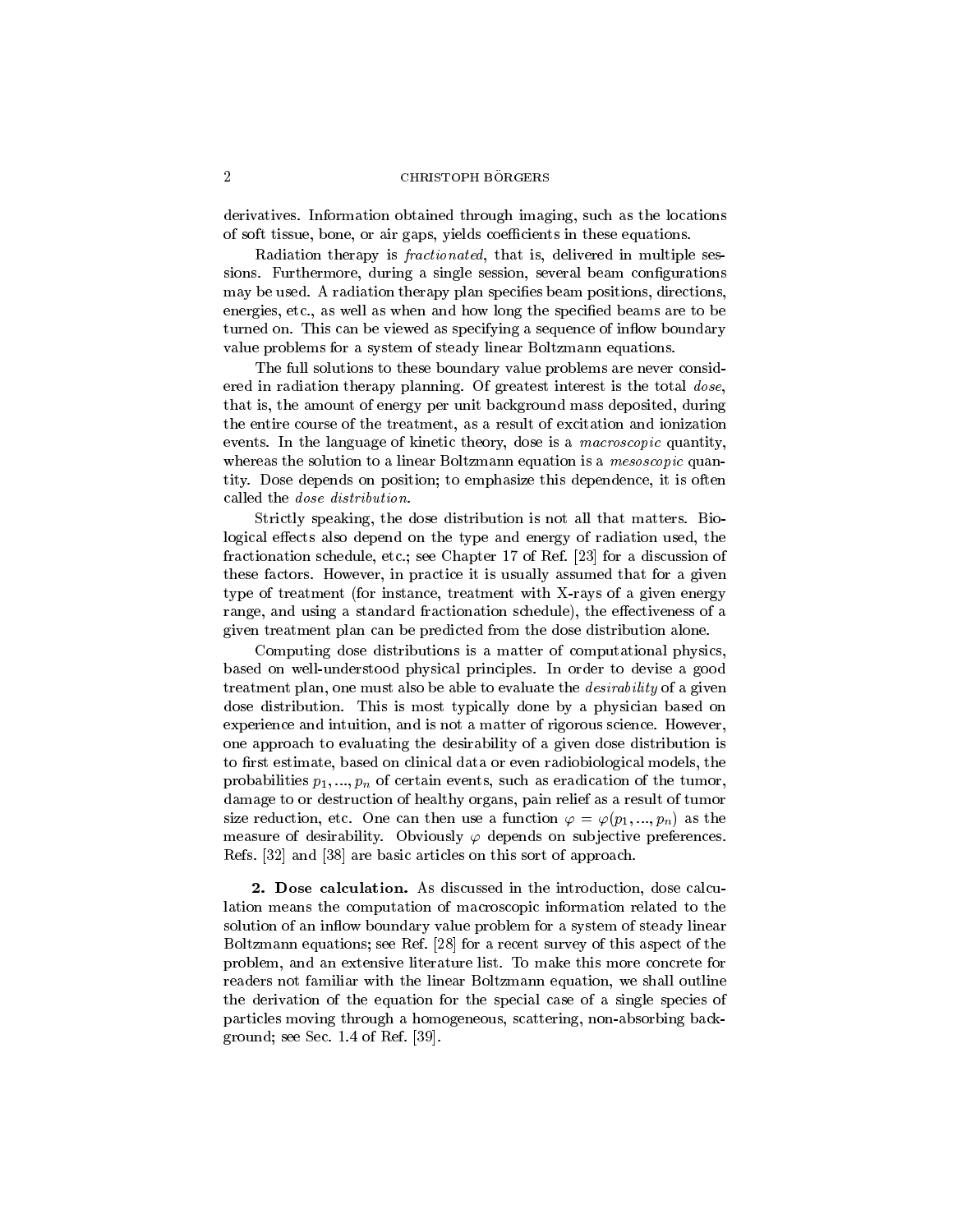Consider a particle moving through a background. Assume that the particle experiences collisions with the background at random times and that the times between collisions are independent of each other, exponentially distributed, with an expected value depending on the pre-collision kinetic energy of the particle. This expected value is called the mean free time. Assume further that the collisions cause random direction and energy changes. As a result, the *phase space coordinates* of the particle, i.e. its position  $\mathbf{x} \in \mathbb{R}^n$ , direction  $\omega \in S^*$ , and energy  $E > 0$ , at time t are random. Denote their probability density by  $f(\mathbf{x}, \omega, E, t)$ . When a particle with pre-coinsion direction  $\omega_{\varepsilon} \in S^-$  and pre-coinsion energy  $E > 0$  undergoes a comision, its post-comision direction  $\omega \in S$  -and energy  $E > 0$  are random, with probability density

(2.1) 
$$
\frac{1}{2\pi} p(\omega \cdot \omega', E, E') .
$$

This expression depends on the dot product  $\omega \cdot \omega'$ , but not on  $\omega$  and  $\omega'$ individually, reflecting isotropy of scattering. If we define  $\mu = \omega \cdot \omega \in [-1,1]$ to be the cosine of the angle between the pre- and post-collision directions, the probability density of the pair  $(\mu, E)$ , for a given E', is  $p(\mu, E, E')$ , without the factor of  $1/2\pi$ . A particle with kinetic energy  $E > 0$  has velocity  $v(E)$  and mean free time  $\overline{\tau}(E)$ . The probability density  $p(\mu, E, E')$ is close to zero unless  $\mu$  is close to one. That is, the deflection experienced by a particle in a single collision is likely to be small; see for instance Ref. One expresses this by saying that the scattering is strongly forward peaked

With the notation introduced above

$$
(2.2) \t\t f_t + v(\omega \cdot \nabla)f = Q_0f,
$$

$$
(Q_0 f)(\omega, E) = \frac{1}{2\pi} \int_0^\infty \int_{\omega' \in S^2} p(\omega \cdot \omega', E, E') \frac{f(\omega', E')}{\overline{\tau}(E')} d\omega' dE' - \frac{f(\omega, E)}{\overline{\tau}(E)}.
$$
\n(2.3)

In Eq.  $(2.3)$ , we have omitted the dependence on **x** and t for notational simplicity. The left-hand side in Eq.  $(2.2)$  corresponds to the streaming of the particle between collisions. On the right-hand side of Eq.  $(2.3)$ , the term with the minus sign corresponds to the particle being "lost" by entering a collision, and the integral corresponds to the particle "re-emerging" from a collision with altered direction and energy. Up to now, we have thought of a single particle, and of  $f$  as the probability density function of its phase space location Alternatively we can think of a very large number of particles, independent of each other, and of  $f$  as their phase space number density. This is how we shall think from now on.

It is customary to introduce the independent variable

$$
\psi = vf ,
$$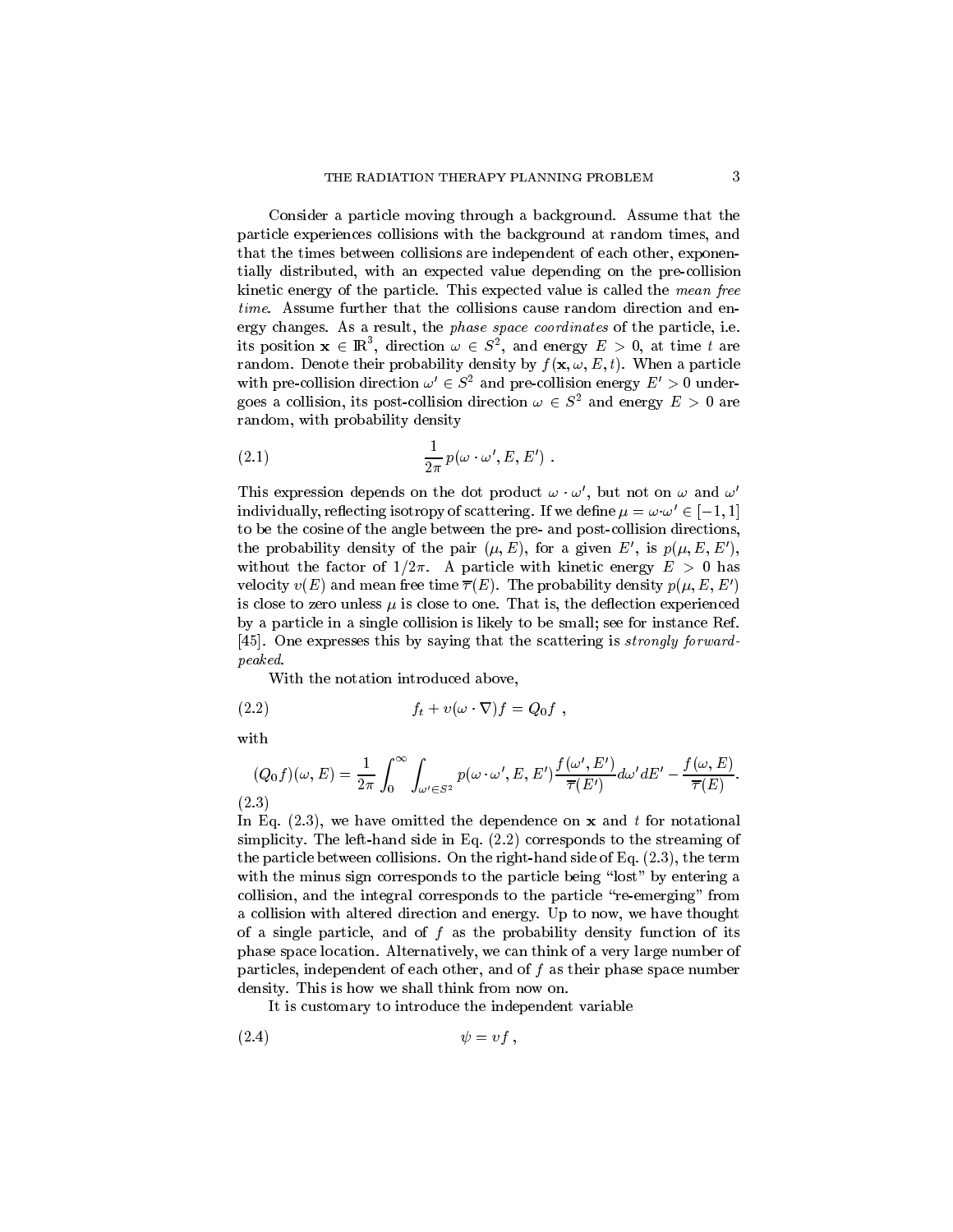called the flux, and the quantity

(2.5) 
$$
\sigma_s(E) = \frac{1}{v(E)\overline{\tau}(E)},
$$

called the scattering cross-section. Using this notation, and dropping the time derivative, Eq.  $(2.2)$  becomes

$$
(\omega \cdot \nabla)\psi = Q\psi ,
$$

where

$$
(2.7) \quad Q\psi(\omega, E) = \frac{1}{2\pi} \int_0^\infty \int_{\omega' \in S^2} p(\omega \cdot \omega', E, E') \sigma_s(E') \psi(\omega', E') d\omega' dE' - \sigma_s(E) \psi(\omega, E) .
$$

Background inhomogeneity makes <sup>s</sup> and <sup>p</sup> functions of x

Let  $\Omega \subseteq \mathbb{R}^3$  be a bounded region with a smooth boundary  $\partial \Omega$ . Let  $\mathbf{n} =$  $\mathbf{n}(\mathbf{x}), \mathbf{x} \in \partial\Omega$ , denote the exterior unit normal vector field on  $\partial\Omega$ . A wellposed boundary value problem for  $\psi = \psi(\mathbf{x}, \omega, E)$ ,  $(\mathbf{x}, \omega, E) \in \Omega \times S \times \mathbb{R}_{++}$ , is obtained by supplementing Eq.  $(2.6)$  with the *inflow boundary condition* 

$$
(2.8) \qquad \psi(\mathbf{x},\omega,E) = g(\mathbf{x},\omega,E) \quad \text{for } \mathbf{x} \in \partial\Omega, \ \omega \in S^2, \ \omega \cdot \mathbf{n}(\mathbf{x}) < 0, \ E > 0 \ .
$$

For the mathematical theory of inflow boundary value problems for linear Boltzmann equations see for instance Chapter of Ref

To illustrate how dose distributions can be obtained from the solutions to boundary value problems for linear Boltzmann equations, let us compute an expression for the time rate at which the particles deposit energy in the background in our simplied setting The expected amount of energy lost by a particle with pre-collision direction  $\omega'$  and pre-collision energy E' in a collision is

(2.9) 
$$
\overline{\Delta E}(\mathbf{x}, \omega', E') = \frac{1}{2\pi} \int_0^\infty \int_{\omega \in S^2} (E' - E) p(\mathbf{x}, \omega \cdot \omega', E, E') d\omega dE.
$$

The time rate of energy deposition is

$$
(2.10) \quad d(\mathbf{x}) = \int_0^\infty \int_{\omega' \in S^2} \overline{\Delta E}(\mathbf{x}, \omega', E') \, \sigma_s(\mathbf{x}, E') \, \psi(\mathbf{x}, \omega', E') \, d\omega' dE' ,
$$

and the energy deposited during a time interval of duration  $T$  is

$$
(2.11) \t\t D(\mathbf{x}) = T d(\mathbf{x}).
$$

As explained earlier, the true equations are a little more complicated, and in particular are coupled systems of linear Boltzmann equations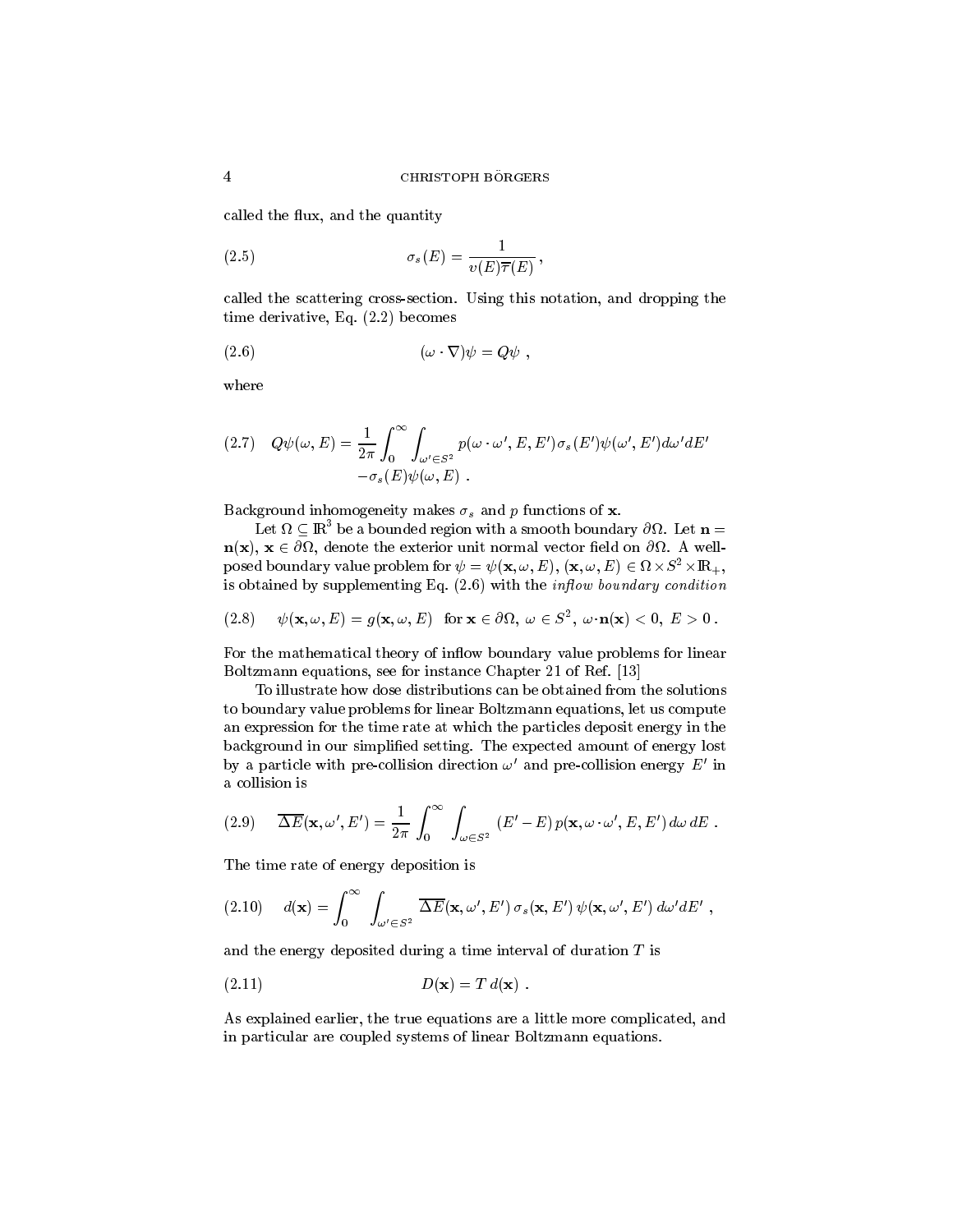In discussions of dose calculation in the Medical Physics literature, the underlying system of linear Boltzmann equations is not usually mentioned With the codes used in current clinical practice, one typically obtains the dose directly, that is, without first computing the solution of the system of linear Boltzmann equations. There is a wide variety of different algorithms. However, they share the following basic ideas. The incoming radiation is thought of as composed of a finite number of pencil beams, that is, infinitesimally thin, mono-directional, mono-energetic beams. Mathematically, this means approximation of the boundary data by a finite sum of  $\delta$ -functions. Approximations to the dose distributions due to pencil beams are obtained by laboratory experiments numerical experiments using Monte Carlo sim ulation, mathematical analysis, or a combination of these approaches. The overall dose distribution is then obtained by summing such approximations For discussions of dose calculation methods of this kind see Refs and for electron beams There is an extensive literature on the math ematical analysis of pencil beams starting with work due to Fermi see Ref in a survey and references We studied this survey and references We studied this substitution in Refs. 

In the past, Monte Carlo methods have been too slow for routine clinical use. However, the combination of gains in computer speed and development of faster Monte Carlo methods makes their future widespread clinical use in the form of interest and instance references and instance references and instance references and Monte Carlo methods for particle transport calculations in general, and for a Monte Carlo method specically for radiation therapy planning

Grid-based methods for the linear Boltzmann equation, using finite difference or finite element discretizations of spatial derivatives and, for example, discrete ordinates for the collision operator, are rarely mentioned in the Medical Physics literature. The phase space evolution methods (see refers and the come come in the use the use of the use  $\pi$  , and the use  $\pi$ of grid-based deterministic methods requires the development of efficient solvers for linear Boltzmann boundary value problems. This subject has been studied extensively in the Nuclear Engineering literature; see for instance Ref and references given there However most of this work does not apply to the case of strongly forward-peaked scattering. It appears that this is a gap that needs to be filled if grid-based deterministic methods are to become practical for dose calculations see Refs and is an one contract for simplicity (the contract contract one) problemsion and

One might think that deterministic methods, such as finite difference or finite element methods, are not likely to compete well with Monte Carlo methods because of the large number of phase space dimensions (three space and three velocity dimensions). I discussed this argument in detail in Ref  $c$  to the conclusion that it is not convincing Therefore that it is not convincing Therefore  $\Box$ the question which of the two families of methods is preferable remains, at least in my view, unsettled.

We conclude this section by mentioning that the unit of dose commonly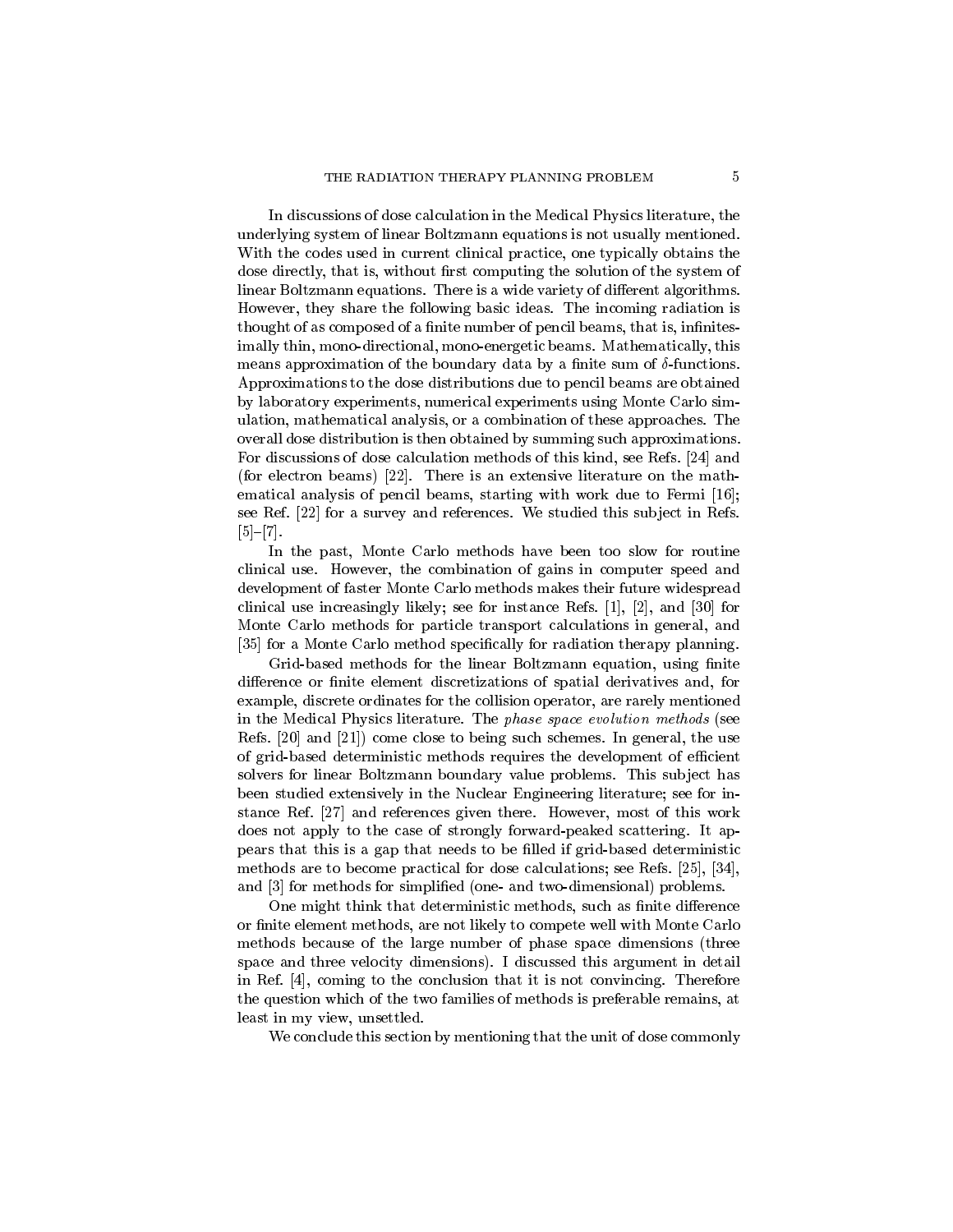used in radiation therapy planning is the Gray abbreviated Gy

$$
(2.12) \t\t 1Gy = 1J/kg.
$$

For realistic values see for instance Sec of Ref One of the cases discussed there is a brain tumor, for which a dose of 90Gy was prescribed, with limits on the doses to brainstem and optic nerve of  $20Gy$  and  $10Gy$ , respectively

**3. Realizable dose distributions.** We call the mapping from beam intensity distributions to dose distributions the *dose operator*. We call a dose distribution realizable if there is a realizable beam intensity distri bution generating it Which beam intensity distributions are realizable depends, of course, on the hardware used to deliver the radiation therapy. The most obvious constraint is that beam intensities must be non-negative. Typically there also is an upper bound on the number of beams that can be used.

Let  $\mathcal R$  denote the set of realizable dose distributions. The question whether  $R$  is convex will be of interest to us in later sections. If the non-negativity of beam intensities is the only constraint on the treatment plan, then the set of permitted beam intensity distributions is convex, and therefore  $\mathcal{R}$ , being the image of a convex set under the (linear) dose operator is convex as well On the other hand if there is a bound on the number of beams, but freedom in choosing beam positions and directions, then the set of permitted beam intensity distributions is nonconvex and so is  $R$  in general. We briefly refer to the problem of choosing beam positions and directions in the presence of a bound on the number of beams as the beam selection problem. So inclusion of the beam selection problem in the optimization problem makes  $R$  non-convex. The beam selection problem is discussed extensively in Ref. , we can extensive the contract of  $\mathbf{r}$ 

4. Biological response models. Models attempting to predict the probabilities of certain events, desirable or undesirable, for a given dose distribution, are called *biological response models*. For an introduction to this aspect to this problem see for instance in the sec  $\sim$  and  $\sim$ , and in the second the avorage models we shall consider some shall consider some some some some some some some simple examples. They are found in the references given above, although our notation is a little non-standard here.

We denote the region occupied by the tumor by  $\Omega_t$ , the region occupied by healthy tissue by  $\Omega_h$ , and the region of interest by  $\Omega = \Omega_t \cup \Omega_h$ . There may be ambiguity about the extent of a tumor; one can model that by not requiring that the intersection of  $\Omega_t$  and  $\Omega_h$  be empty.

We first discuss the tumor control probability  $(TCP)$ . Assume that the tumor contains a very large number of small units called clonogens and that the tumor is eradicated if and only if each clonogen is eradicated Denote by  $\rho$  the number density of clonogens. Further assume that the deaths of clonogens are independent random events, and that for a given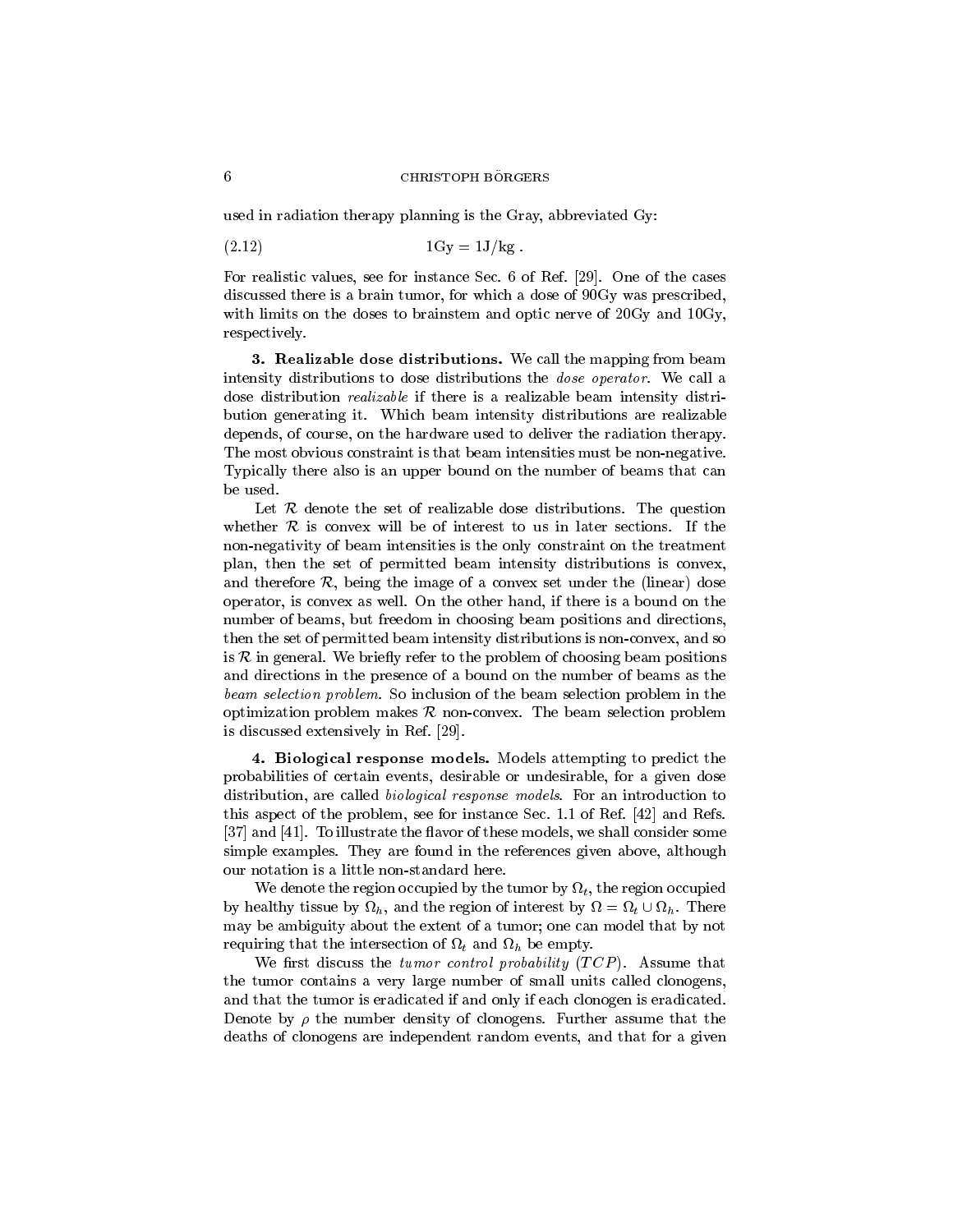

FIG. 1. Probability of killing a single clonogen with dose  $D$ .

clonogen, the probability of its death only depends on the dose  $D$  received by it. Denote this probability by  $k(D)$ . Suppose now that the tumor region  $\Omega_t$  is divided into a large number of subregions  $\Omega_{t,k}$  of volume  $V_k$ ,  $\alpha = 1, ..., n$ . Assume that these subregions are so small that the dose and the clonogen number density in  $\Omega_{t,k}$  can be approximated by constants  $D_k$ and  $\rho_k$ , but so large that  $\Omega_{t,k}$  contains many clonogens. Then

(4.1) 
$$
TCP \approx \prod_{k=1}^{n} k(D_k)^{\rho_k V_k} = \exp \sum_{k=1}^{n} \rho_k V_k \ln k(D_k).
$$

A continuous analog of  $(4.1)$  is

(4.2) 
$$
TCP = \exp \int_{\Omega_t} \rho(\mathbf{x}) \ln k(D(\mathbf{x})) d\mathbf{x} .
$$

In the special case of constant D and  $\rho$ , this reduces to the obvious formula

$$
(4.3) \tTCP = k(D)^N,
$$

where N denotes the total number of clonogens. So Eq.  $(4.2)$  gives the right way of modifying Eq. (4.3) for non-constant D and  $\rho$ . To complete the model of the  $TCP$ , one has to specify the function  $k(D)$ . It is always taken to be sigmoidal, as sketched in Fig. 1; compare for instance Fig. 1.18 on p on the contract of the contract of the contract of the contract of the contract of the contract of the contract of the contract of the contract of the contract of the contract of the contract of the contract of the co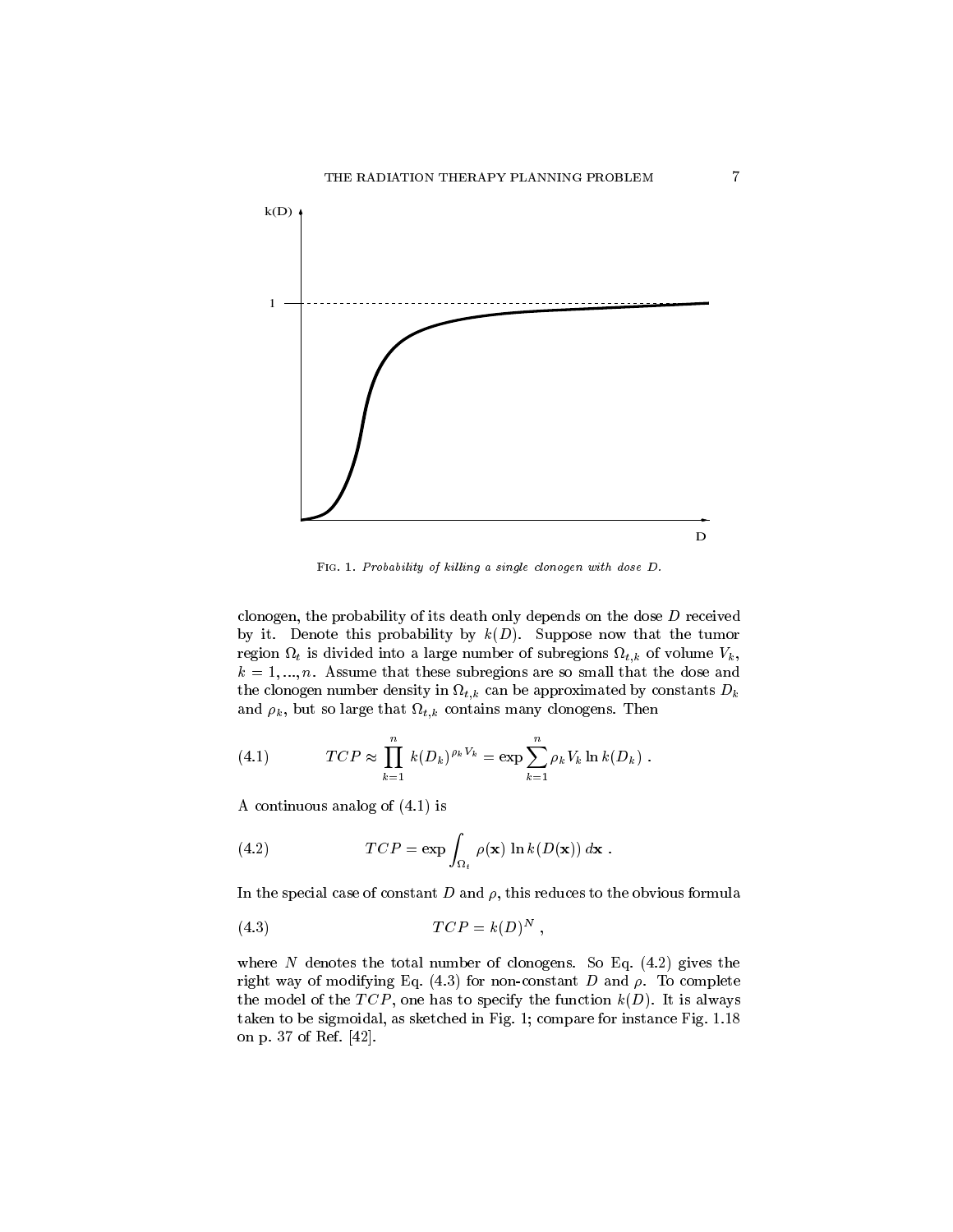$\mathbf{p}$  right proposed a simple formula for normal ussue complication probabilities (probability) of an fundamental model and have a fundamental model based on radiobilities on  $\mathcal{L}$ ology, but a data fitting scheme. Lyman's model applies to cases when a fraction  $v, 0 \le v \le 1$ , of an organ at risk receives a constant dose D, and the rest of the organ receives no dose at all. Several ways of extending this model to the general case of a spatially varying dose have been pro posed The one due to Kutcher and Burman paper and the shown after a small amount of algebra, to be equivalent to

(4.4) 
$$
NTCP = \frac{1}{\sqrt{2\pi}} \int_{-\infty}^{(\langle D \rangle_{LP} - D_{50})/\sigma} \exp(-t^2/2) dt,
$$

where  $\langle D \rangle_{L^p}$  denotes the  $L^p$ -average of the dose over the organ at risk, that is

$$
(4.5) \t\t \langle D \rangle_{L^p} = \frac{\|D\|_{L^p}}{V^{1/p}} \;,
$$

where V is the volume of the organ at risk, and the parameters  $p > 0$ ,  $D_{50} >$  $\sigma$ , and  $\sigma > 0$  are adjusted to in experimental data. The denominator of  $V^{1/p}$  in Eq. (4.5) is needed to ensure that  $\langle D \rangle_{L^p} = C$  if  $D(\mathbf{x}) = C$  for all  $\mathbf{v}^{-p}$  in Eq. (4.5) is needed to ensure that  $\langle D \rangle_{L^p} = C$  if  $D(\mathbf{x}) = C$  for all  $\mathbf{x}$ .) Eq. (4.4) predicts that irradiation at a dose with  $L^p$ -average  $D_{50}$  leads to a complication with probability  $50\%$ ; this explains the notation. Table  $\mathbf{r}$  and  $\mathbf{r}$  and  $\mathbf{r}$  are parameters of the parameters  $\mathbf{r}$  ,  $\mathbf{r}$  ,  $\mathbf{r}$  and  $\mathbf{r}$  and  $\mathbf{r}$  and  $\mathbf{r}$  and  $\mathbf{r}$  and  $\mathbf{r}$  and  $\mathbf{r}$  and  $\mathbf{r}$  and  $\mathbf{r}$  and  $\mathbf{r}$  and dierent tissues and organise in the three parameters in Ref ( ) was awarded to  $TD_{50}$ , and m. These parameters are related to ours as follows:  $p = 1/n$ ,  $D_{50} = 1 D_{50}$ , and  $\sigma = mT D_{50}$ . For example, for the spinal chord,  $\rho = 20$ ,  $\Gamma$  , and for the lungs proposed proposed proposed proposed proposed proposed proposed proposed proposed proposed proposed proposed proposed proposed proposed proposed proposed proposed proposed proposed proposed propose and  $\sigma$  and die values of the value interest of p reflects that for the spinal. chord, even small regions of large dose must be avoided, whereas for the lungs, the average dose is essentially all that matters.

A dierent approach is described in Ref Our presentation of it is close to that of Ref Consider an organ at risk occupying a region  $\Omega_o$  in space (or, more generally, any  $\Omega_o \subseteq \Omega_h$ ). Assume that the organ at risk is made up of a large number of small units called *functional subunits*.

For some organs, such as the spinal chord, it may be appropriate to assume that signicant damage to the organ occurs as soon as one of the subunits is destroyed. Organs of this kind are said to have a *serial* structure probability of no normal tissue complication is the complete  $\alpha$ probability that all subunits survive. This is analogous to the  $TCP$  model discussed earlier, where the probability of tumor control is the probability that all clonogens are killed. Following the same arguments that lead to Eq. (4.2), denoting by  $\rho$  the number density of subunits, and by  $s(D)$  the probability that a single subunit survives irradiation at dose  $D$ , we are lead to the formula

(4.6) 
$$
NTCP = 1 - \exp \int_{\Omega_o} \rho(\mathbf{x}) \ln s(D(\mathbf{x})) d\mathbf{x}.
$$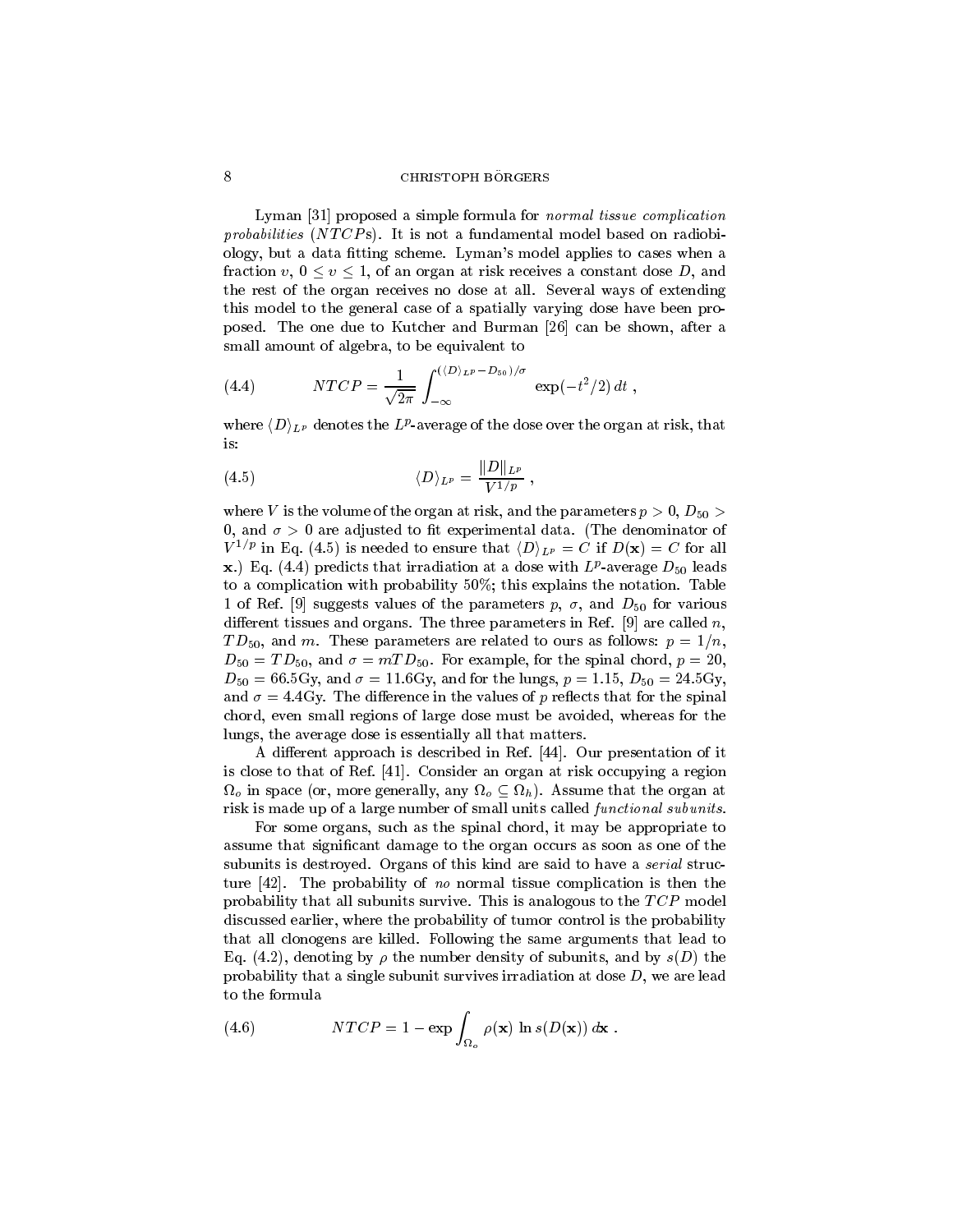

 $\mathbf{F}$ ig - Survival probability of a single subunit receiving abse D.

It is natural to assume that  $s$  is sigmoidal, as shown in Fig. 2.

For other organs, such as the lungs, it may be appropriate to assume that significant damage to the organ occurs only when a certain percentage of the subunits is destroyed. Organs of this kind are said to have a *parallel*  $\mathcal{L}$  structure generally be a decreasing function function of  $\mathcal{L}$  and  $\mathcal{L}$ of the number of surviving subunits, that is:

(4.7) 
$$
NTCP = G\left(\int_{\Omega_o} \rho(\mathbf{x}) s(D(\mathbf{x})) d\mathbf{x}\right),
$$

where  $G$  is a decreasing function.

5. Dose-volume constraints. Biological response models offer one way of formulating requirements on the dose distribution. Dose-volume constraints are an alternative approach For a given dose distribution and a given region in space, for instance the region occupied by the tumor or by a healthy organ, define  $v(d)$  to be the volume fraction that receives a dose  $\geq d$ . It is clear that v is a decreasing function of d with  $v(0) = 1$ and  $v(d) = 0$  for sufficiently large d. In the Medical Physics literature, v is called a (differential) dose-volume histogram; see for instance Sec.  $1.1.9$  of  $|42|$ . An upper ubse-volume constraint is an inequality of the form

$$
(5.1) \t v(d) \le v_{max}(d) \t \text{for all } d.
$$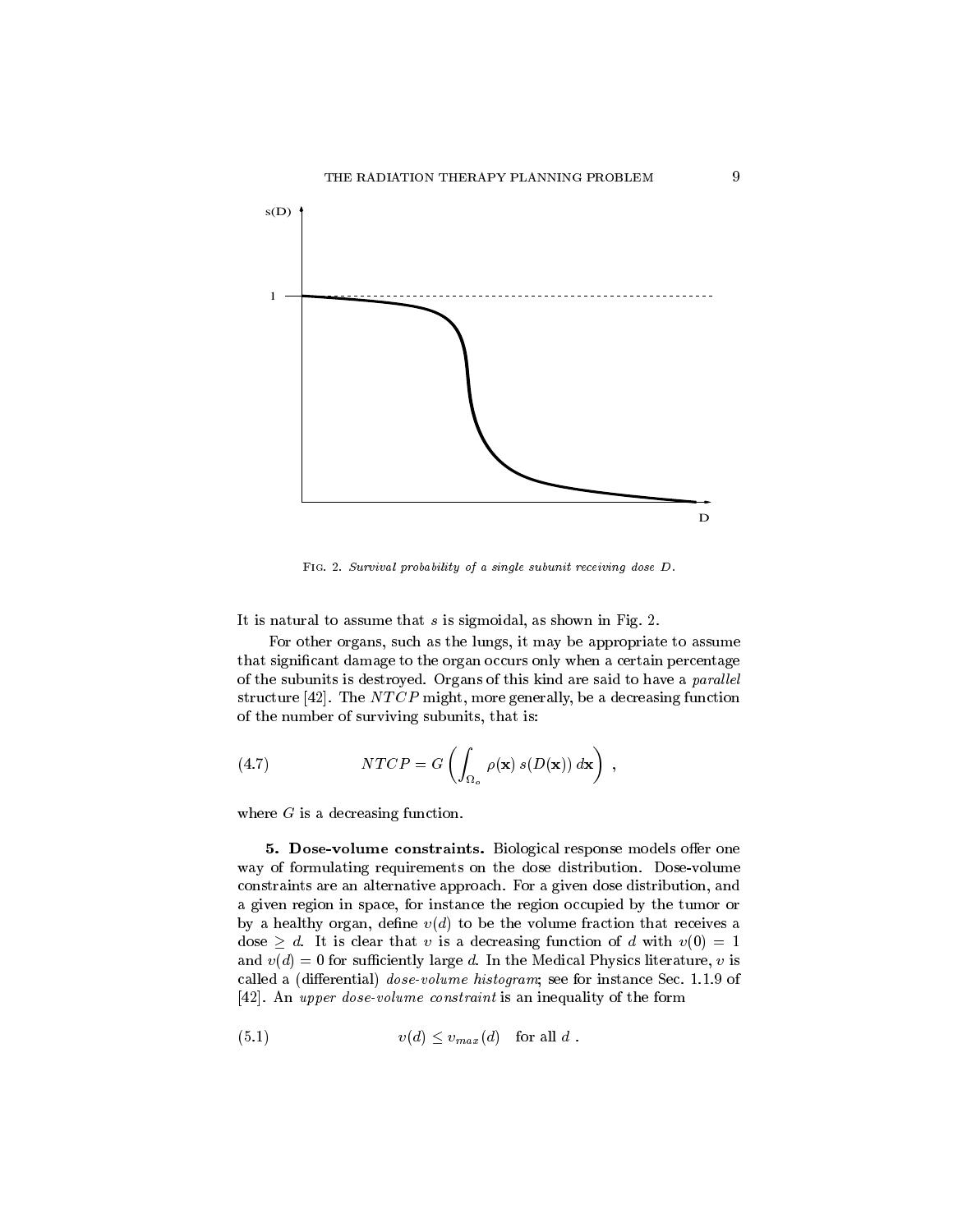This is appropriate for an organ at risk. A *lower dose-volume constraint* is an inequality of the form

$$
(5.2) \t v(d) \ge v_{min}(d) \t \text{ for all } d.
$$

This is appropriate for a tumor. Notice that a constraint of the form  $v(d_0) \leq v_0$  for one particular  $d_0$  is a special upper dose-volume constraint, with  $v_{max}(d) = v_0$  for  $d \geq d_0$ , and  $v_{max}(d) = 1$  for  $d < d_0$ . Similarly,  $v(d_0) \geq v_0$  is a special lower dose-volume constraint.

6. Minimizing the distance from an ideal dose distribution. Ideally, one would, of course, like to achieve the dose distribution

(6.1) 
$$
\hat{D}(\mathbf{x}) = \begin{cases} D_0 & \text{in } \Omega_{\text{t}} ,\\ 0 & \text{in } \Omega_{\text{h}} , \end{cases}
$$

where  $D_0$  is as large as needed to kill the tumor with certainty, but not very much larger see for instance Ref It is therefore natural to use as a measure of desirability of a dose distribution  $D$ , the quantity

$$
\varphi(D) = -\|D - D\|
$$

for some function norm kk see for instance Ref The minus sign ensures that larger  $\varphi$  means greater desirability. Or course  $D$  is not realizable in general, since radiation must pass through healthy tissue to reach a tumor that does not lie at the surface of the patient's body, so in general  $\mathbf{r}$  -  $\mathbf{r}$  -  $\mathbf{r}$  -  $\mathbf{r}$  -  $\mathbf{r}$  -  $\mathbf{r}$ 

Assume now that  $|| \cdot ||$  is an  $L^p$ -norm:

(6.3) 
$$
||D - \hat{D}|| = ||D - \hat{D}||_{L^{p}(\Omega)} = \left[ \int_{\Omega} |D - \hat{D}|^{p} d\mathbf{x} \right]^{1/p}
$$

for some  $p > 1$ . Denote the region occupied by the tumor by  $\Omega_t$ , and the region occupied by the healthy tissue by  $\Omega_h$ . Then

(6.4) 
$$
||D - \hat{D}||_{L^{p}(\Omega)}^{p} = ||D - D_{0}||_{L^{p}(\Omega_{t})}^{p} + ||D||_{L^{p}(\Omega_{h})}^{p}.
$$

I herefore minimizing  $\|D - D\|_{L^p(\Omega)}$  is equivalent to assuming that  $1 - I \cup I$ is proportional to  $\|D-D_0\|_{L^p(\Omega_t)}^r, \,NTCP$  is proportional to  $\|D\|_{L^p(\Omega_h)}^r,$ and maximizing and dependence of the form TCP -  $\mu$  -  $\mu$  -  $\mu$  $\rho$  are positive weights. For  $\rho > 1$ ,  $D$  approximately constant in  $\mathfrak{so}_t$ , and  $\|D-D_0\|_{L^p(\Omega_t)}^{\epsilon}$  and small  $\|D\|_{L^p(\Omega_h)}^{\epsilon},$  this can, depending on the parameter values closely resemble the use of the biological response models given by Eqs.  $(4.2)$ ,  $(4.4)$ , and  $(4.5)$ ; for the  $TCP$ , this is illustrated in Fig. 3.

es also Ref the also the approached to refer the product of Ref the Theory and the Company of Ref the Company of Ref the Company of the Company of the Company of the Company of the Company of the Company of the Company of essentially be viewed as an improvement on minimizing the distance from an ideal dose distribution. To see the similarity, compare for instance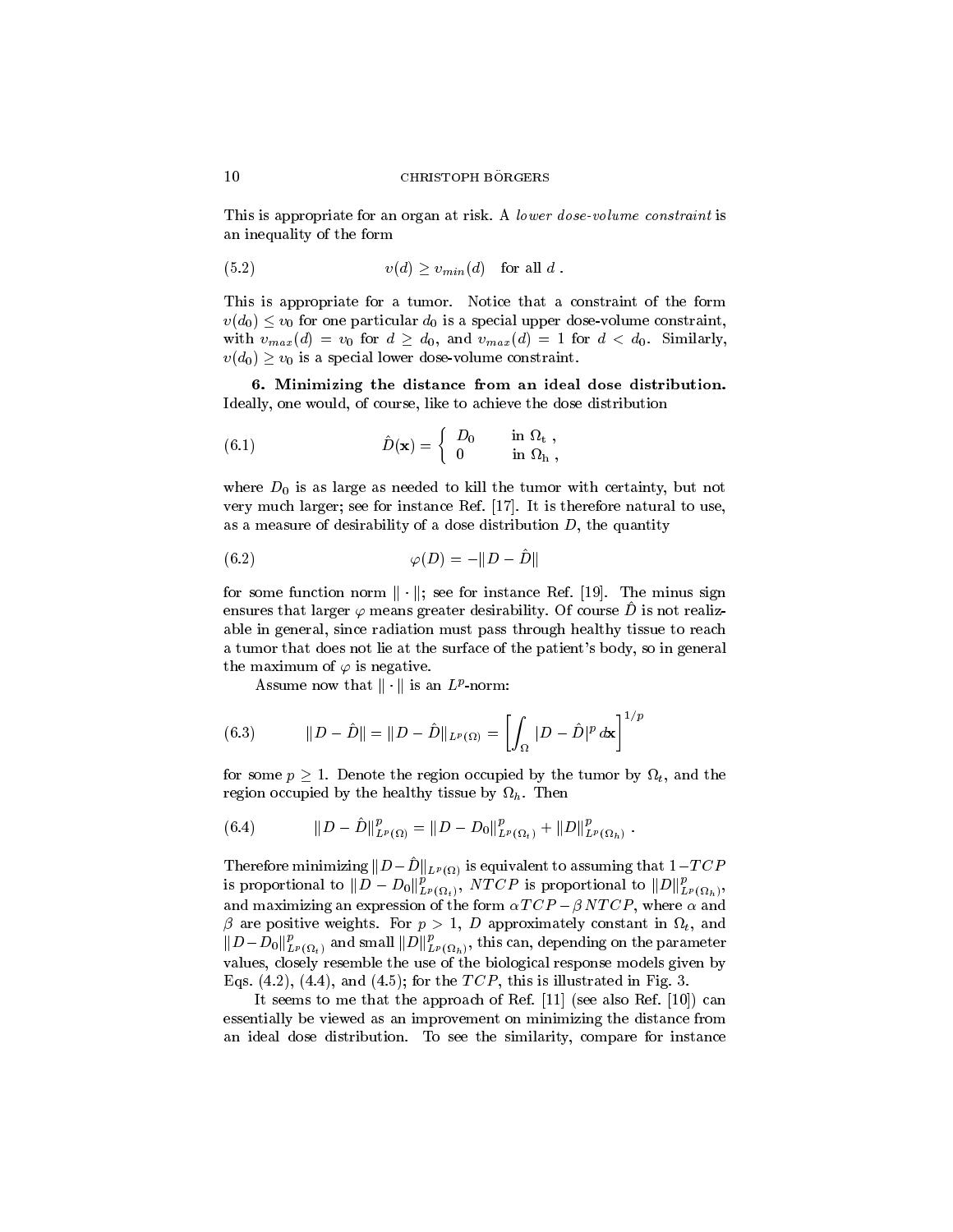

FIG. 3.  $I \cup P$  (bold) and  $I = c|D - D_0|^r$ .

 $\mathcal{L}$  , with the displayed equation following Eq. , and  $\mathcal{L}$  in the set of however, that exceeding  $D$  in the tumor is penalized when minimizing the  $\overline{\phantom{a}}$ distance from  $\hat{D}$ , whereas exceeding the lower dose bound in the tumor is not penalized in the approach of the approach of the approach of the approach of the approach of the approach in the tumor, and that bound is exceeded as well. Similarly, there is no penalty for a positive dose in healthy tissue in the approach of Ref as long as the upper dose bound in the healthy tissue is not exceeded.

convexiting, as the set of acceptable, and acceptable the set of  $\alpha$ tions. Using biological response models as in Sec. 4, we might call a dose distribution  $D \in \mathcal{R}$  acceptably safe if it satisfies inequalities of the form

$$
(7.1) \t NTCP_i \leq \epsilon_i ,
$$

where the index i labels possible normal tissue complications, and the  $\epsilon_i \in$  $(0,1)$  are prescribed bounds. Alternatively, based on Sec. 5,  $D \in \mathcal{R}$  could be called acceptably safe if it satisfies dose-volume constraints

$$
(7.2) \t v_i(d) \leq v_{max,i}(d) ,
$$

where the index i labels organs at risk, and the  $v_{max,i}$  are prescribed decreasing functions with values between  $0$  and  $1$ . Based on Sec. 6, we might call  $D \in \mathcal{R}$  acceptably safe simply if it satisfies a constraint of the form

<sup>k</sup>Djh k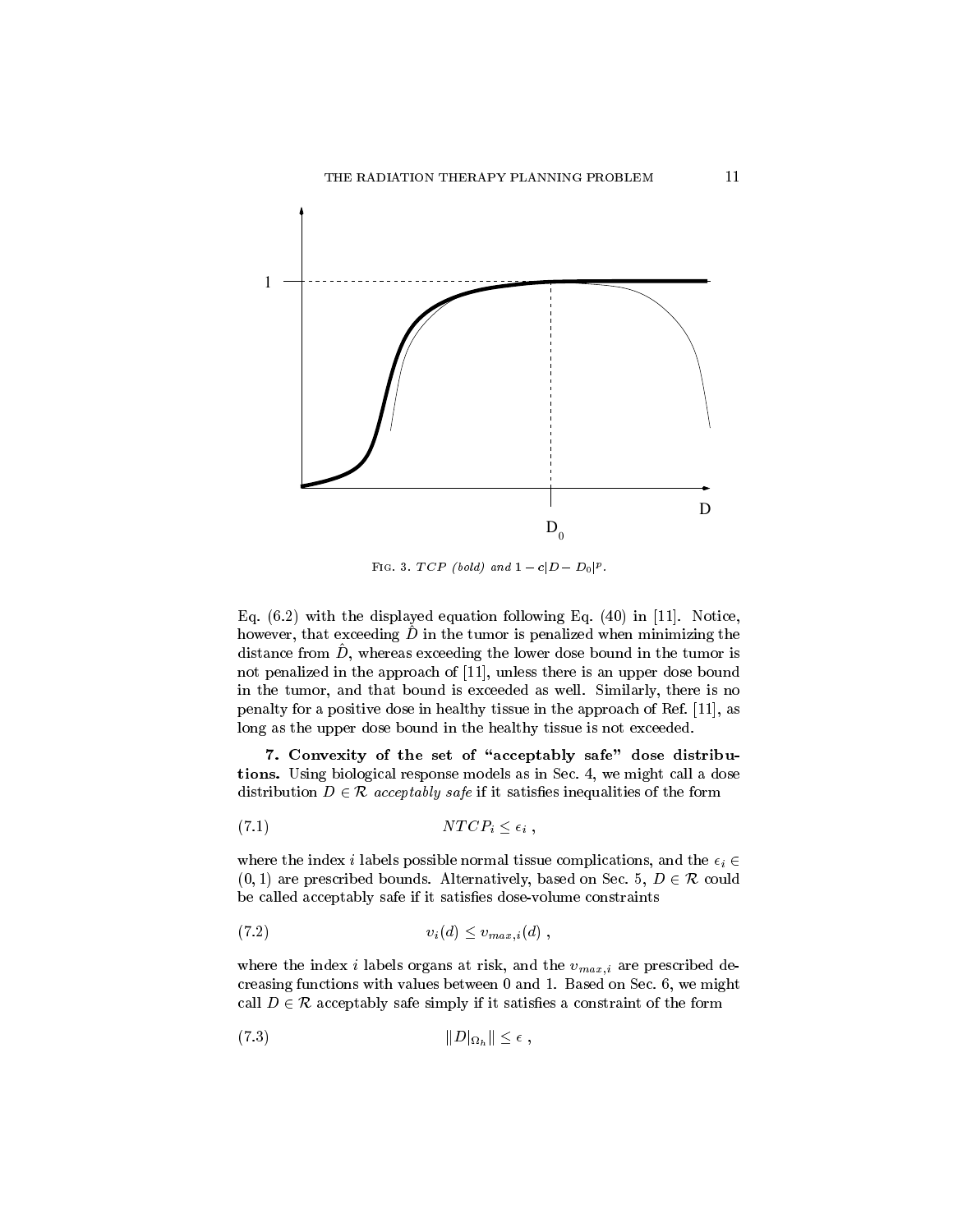where  $\|\cdot\|$  denotes a function norm,  $D|_{\Omega_h}$  denotes the restriction of D to  $\Omega_h$ , and  $\epsilon > 0$  is a prescribed bound.

Let us denote by  $A$  the set of acceptably safe dose distributions. Is  $A$  convex? That is, is a convex combination of acceptably safe dose distributions acceptably safe? There are two reasons for asking this question. First, the answer will be useful in Sec. 8. Second, the answer may reveal a flaw in the formulation used. It is *desirable* that the definition of  $ac$ ceptably safe permit A to be nonconvex in some cases even when  $\alpha$  is some when  $\alpha$ convex. Namely, it can be acceptable to sacrifice a small volume of healthy tissue, but not a large one; lung tissue is an example. In such a case, two treatment plans giving large doses to small volumes of healthy tissue may each be considered acceptably safe, but their average, giving a moderate dose to a larger volume, may not be. This point is made, explicitly or implicitly, in several places in the literature on radiation therapy planning; see for instance the discussion of the difference between the prostate and lung cases in Ref and the cases in Ref and the cases of Ref and Ref and Ref and Ref and Ref and Ref and Ref and

For the remainder of the section, we assume that  $R$  is convex, in particular that the beam selection problem is not included in the optimization problem. If the definition of  $A$  is then based on  $NTCP$  models as defined by Eqs.  $(4.4)$  and  $(4.5)$ , A is assured to be convex, regardless of the parameter choices. The same holds if its definition is based on  $(7.3)$ , regardless of the choice of norm, or on an improved inequality along the lines of Ref. compare the discussion at the end of Sec On the other hand if the definition is based on  $(7.2)$ , then A is assured not to be convex, except in the trivial case when all  $v_{max,i}$  are constant functions. If an  $NTCP$ model of the form (4.6) underlies the definition of A, convexity of A is assured provided that  $\ln s(D)$  is a concave (that is, concave-down) function of  $D$ . Whether or not this is the case cannot be deduced from the general qualitative shape in Fig. 2. Finally, if an  $NTCP$  model of the form  $(4.7)$ underlies the definition of  $A$ , then convexity of  $A$  is certainly not assured, since the function  $s$  is not everywhere concave.

8. Uniqueness of solutions to the optimization problem. We conclude with a discussion of conditions that imply uniqueness of the solu tion to the radiation therapy optimization problem. From a practical point of view, this is important because the choice of optimization algorithm depends on it. For instance, algorithms such as simulated annealing have been proposed for radiation therapy optimization because of the possibility of multiple local optima and the suggested by Niemierko in Ref and the Superior of the Superior Contract of the shown by Deasy in Ref , we define the into the issues of uniqueness of uniqueness of uniqueness of uniqueness of  $\alpha$ tions can be gained from elementary convexity considerations We shall present a variation on Deasy's argument, and point out an issue arising in this context that seems important and not yet wellunderstood

The issue of uniqueness of the optimal treatment plan can be divided into two parts as follows. The first question is when, and in which sense,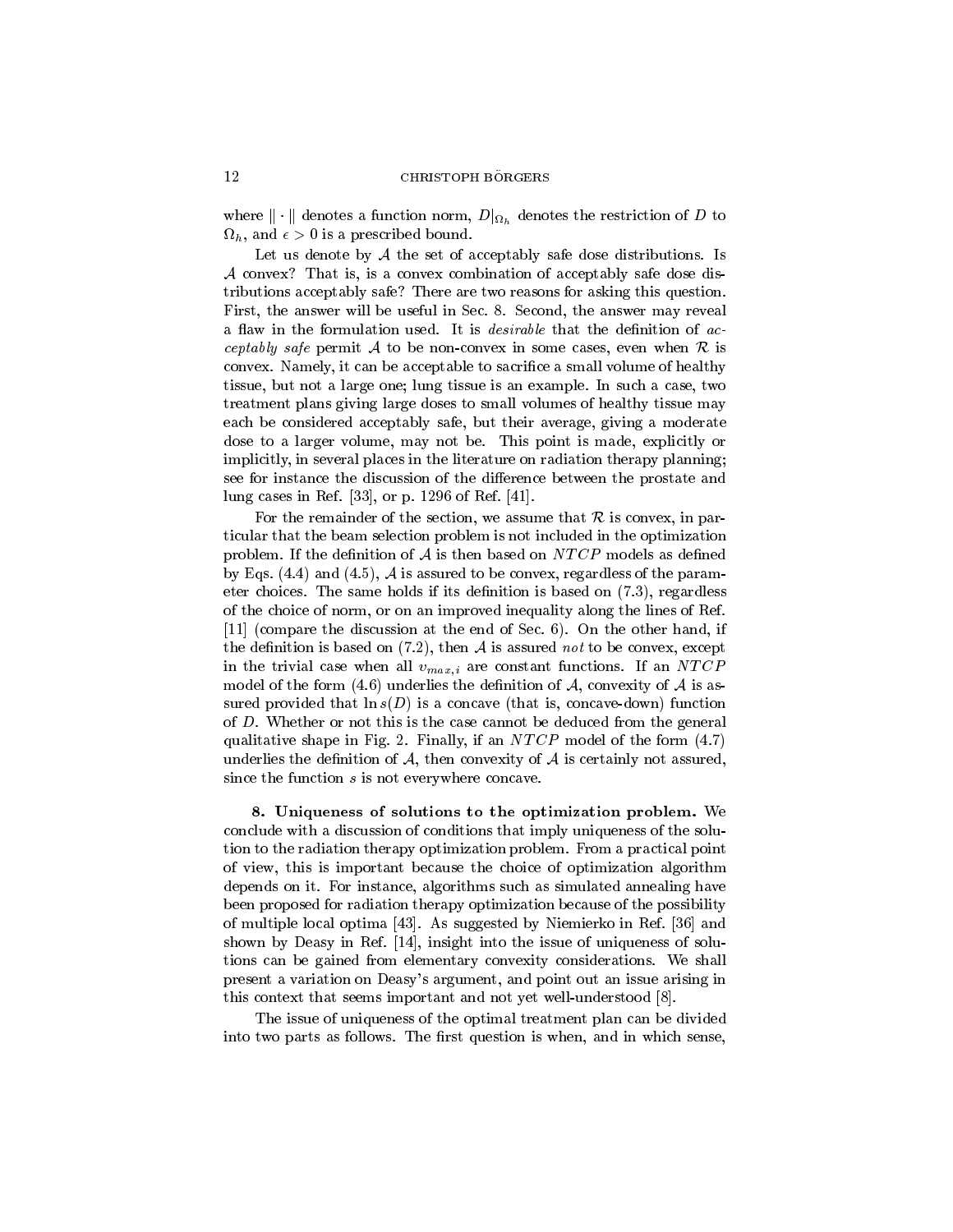the optimal realizable dose distribution is unique. The second question is to which extent, for a given optimal realizable dose distribution, the treatment plan generating it is unique This amounts to studying the nullspace of the dose operator

To discuss the first question, let us assume that our goal is to determine a dose distribution  $D \in \mathcal{A}$  (see Sec. 7) with maximal  $TCP$ . This corresponds to the choice - TCP if <sup>D</sup> A and -  otherwise Other choices of - could be discussed similarly Of course maximizing TCP - C means the same as maximizing  $q(TCP)$  if q is a strictly increasing function. If  $A$  is convex, then uniqueness of the optimal dose distribution in  $A$ depends on concavity properties of  $q(TCP)$  as a functional of the dose distribution  $D$ . Strict concavity rules out multiple local maxima. Non-strict concavity rules out multiple local maxima with different  $TCP$  values.

Two sources of non-convexity of  $A$  have already been discussed. First,  $\mathcal R$  is non-convex if beam selection is included in the optimization problem, as discussed in Sec. 3. But even if  $R$  is convex,  $A$  can be non-convex, and ought to be non-convex at least in some cases because of dose-volume constraints; see Sec. 7.

Let us assume now that A is convex for our problem. Using Eq.  $(4.2)$ ,

(8.1) 
$$
\ln TCP = \int_{\Omega_t} \rho(\mathbf{x}) \ln k(D(\mathbf{x})) d\mathbf{x} .
$$

If k were a concave function, then  $(8.1)$  would be a concave functional of D. Although  $k$  is not concave everywhere (compare Fig. 1), it is concave where k is close to 1. This implies uniqueness of the locally optimal  $TCP$ value at least among dose distributions for which the minimum tumor dose is not too low.<sup>1</sup> Things are simpler if we maximize the minimum tumor

(8.2) 
$$
\min_{\mathbf{x} \in \Omega_t} D(\mathbf{x})
$$

is a concave functional of D

we are currently studying the second questions  $|\psi\rangle$  , currently  $A$  , and  $A$ simplifying assumptions, including the absence of scattering, the dose operator can be modeled as the dual exponential X-ray transform; see Refs. and condition raised the study to study the study of the number of the number of the number of the number of t

<sup>-</sup>Deasy  $|14|$  proposed using the notion of  $quasi\text{-}contavity$  instead of concavity. A function  $q = q(\mathbf{z})$ ,  $\mathbf{z} \in \mathbb{R}^r$ , is called quasi-concave if  $q(\sigma \mathbf{z}_1 + (1-\sigma)\mathbf{z}_2) > \min(q(\mathbf{z}_1), q(\mathbf{z}_2))$ wherever  $\mathbf{z}_1$  ,  $\mathbf{z}_2$  and strictly the strictly quasiconcave is strictly modernity and strictly denotes Strict quasi-concavity rules out multiple local maxima. Deasy argued that the  $TCP$ , as a function of beam weights, should be strictly quasi-concave. His reasoning, however, seems based on the incorrect assumption that strict monotonicity in each coordinate direction implies strict quasi-concavity ( $[14]$ , p. 1159). A counterexample is  $q(u, w) =$  $(1 + u<sup>2</sup>)(1 + w<sup>2</sup>)$ ,  $u > 0$  and  $w > 0$ . This function is strictly increasing in u and w, but  $\max_{\{y_1, y_2, \ldots, y_n\}}$  since  $g(1/2, 1/2) = 20/10 < \min\{g(1, 0), g(0, 1)\} = \min\{2, 2\} = 2$ .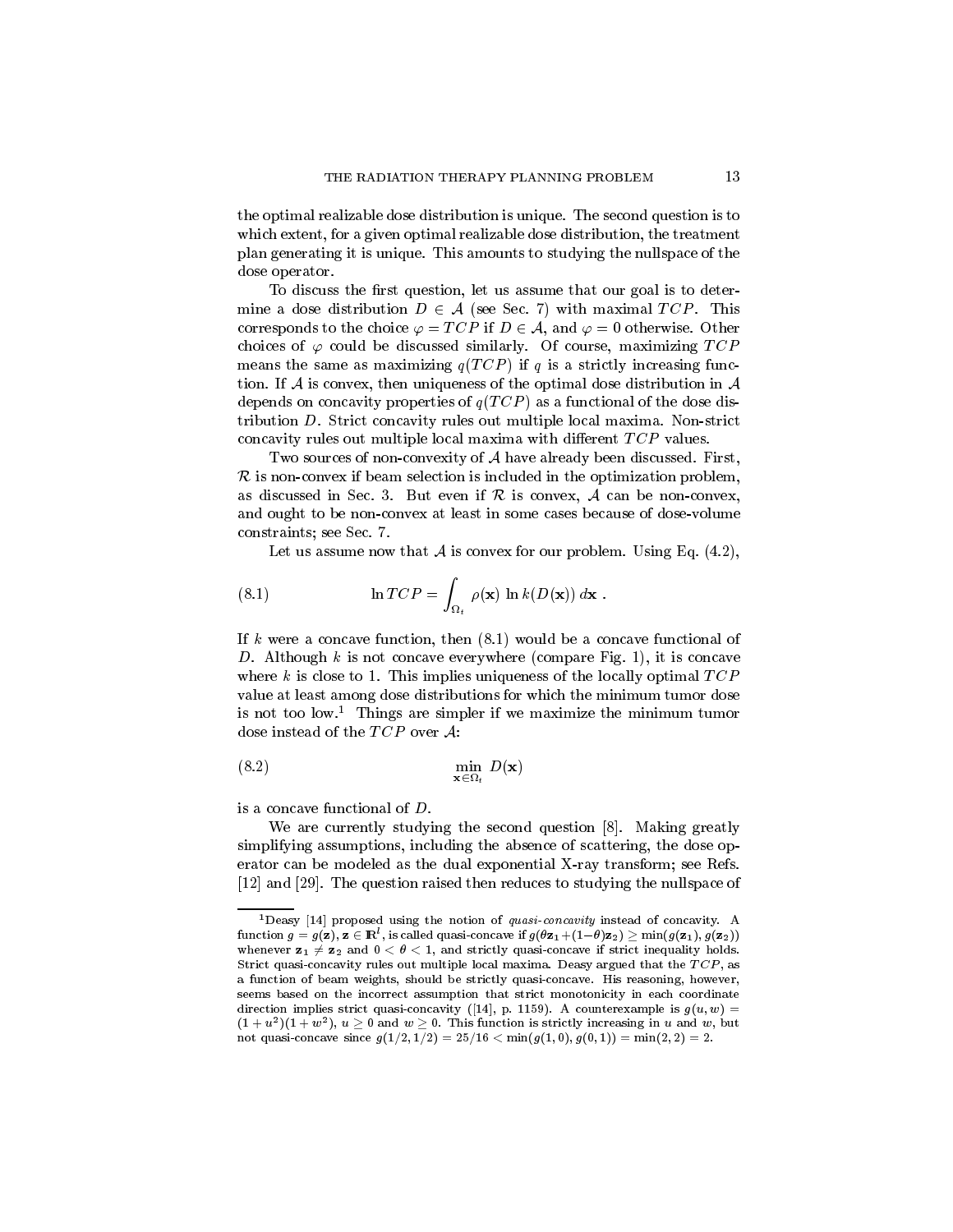this transform. However, the question should also be posed with discrete sets of permitted beam positions and directions and with more realistic dose operators. Even when the nullspace of the dose operator is trivial. one may ask whether the dose operator has singular values that are nearly zero. If the answer is yes, then there may be beam intensity distributions that are significantly different from the optimal one $(s)$ , but generate nearly optimal dose distributions Among these beam intensity distributions one could then try to find a particularly simple one.

9. Acknowledgments. While writing this article, I had helpful discussions with Martin Altschuler, Yair Censor, Todd Quinto, and Jim Satterthwaite. My work is supported in part by NSF grant DMS-9626696.

#### REFERENCES

- A F Bielajew Photon Monte Carlo Simulation Lecture Notes National Re search Council of Canada Report Pins for the internet at the internet at  $\hbox{http://ehssun.lbl.gov/egs/epub/course.html}, 1993.$
- A f Bielajew and D W O Rogers Electron Monte Carlo Simulation  $\mathcal{A}$ Notes National Research Council of Canada Report PIRS- available on the internet at  $http://ehssun.lbl.gov/egs/epub/course.html, 1993.$
- $\vert v \vert$  c. Bortonia, it has helded to method for computing particle beams penetrang matter, J. Comp. Phys., 133, 323-339, 1997.
- $\left| \cdot \right|$  of Boronte, compleme, of Monte Carlo and deterministic dose calculation method ods Physical Physical Physical Physical Physical Physical Physical Physical Physical Physical Physical Physical Physical Physical Physical Physical Physical Physical Physical Physical Physical Physical Physical Physical Ph
- $\vert \circ \vert$  c. Berneman integrated the Binandial integration integrated scalar inter of a narrow rowly focused particle beam, SIAM J. Appl. Math,  $50$ , No. 1, 1-22, 1995.
- $\mathbb{P}^1$  c. Bortonic and E will be an equipment asymptotic derivation of the Fermi pencil beam approximation, Nucl. Sci. Eng., 123, No. 3, 343-357, 1996.
- $\mathbb{R}^n$  critically and  $\mathbb{R}^n$  and  $\mathbb{R}^n$  on the accuracy of the Fohner fancismum and  $\mathbb{R}^n$ pencil beam equations for charged particle transport, Med. Phys.,  $23$ ,  $1749-$ 1759, 1996.
- $\vert v \vert$  c. Bonceling into E  $\vert$  t.  $\vert v \vert$  is anophic and conditioning of the mapping from beam weights to dose distributions in radiation therapy planning, in preparation.
- $\mathcal{L}_{\mathcal{L}}$  , and  $\mathcal{L}_{\mathcal{L}}$  and  $\mathcal{L}_{\mathcal{L}}$  and  $\mathcal{L}_{\mathcal{L}}$  and  $\mathcal{L}_{\mathcal{L}}$  and  $\mathcal{L}_{\mathcal{L}}$  and  $\mathcal{L}_{\mathcal{L}}$  and  $\mathcal{L}_{\mathcal{L}}$  and  $\mathcal{L}_{\mathcal{L}}$  and  $\mathcal{L}_{\mathcal{L}}$  and  $\mathcal{L}_{\mathcal{L}}$  and  $\mathcal{L}_{\mathcal$ tolerance data to analytic functions, Int. J. Rad. Onc. Biol. Phys.,  $21$ ,  $123-135$ ,
- - Y Censor Mathematical aspects of radiation therapy treatment planning- Con tinuous inversion versus full discretization and optimization versus feasibility in this volume
- Y Censor M D Altschuler and W D Power M D Power M D Power of City On the USD Power of City On the USD Power of simultaneous projection method for computing a solution of the inverse problem in radiation therapy treatment planning inverse Problems -  $\mathbf{P}$ 1988
- $\mathcal{A} = \mathcal{A}$  and  $\mathcal{A} = \mathcal{A}$  and  $\mathcal{A} = \mathcal{A}$  . The mathematical and physics of radiations of radiations dose planning anima is in the contemporary distinct in the set of a field  $\alpha$
- R Dautray and JL Lions Mathematical Analysis and Numerical Methods for Science and Technology, vol. 6, Springer-Verlag, 1993.
- $\mathcal{I} = \mathcal{I}$  of the state is radiotherapy optimization in radiotherapy optimization problems with dose constraints and medicing medicing and physical constraints and constraints and constraints and constraints
- J J Duderstadt and Wiley Miley John Wiley John Wiley (1989)  $\sim$  John Wiley (1989)  $\sim$  John Wiley (1989)  $\sim$  John Wiley (1989)  $\sim$  John Wiley (1989)  $\sim$  John Wiley (1989)  $\sim$  John Wiley (1989)  $\sim$  John Wiley (1989) 1979.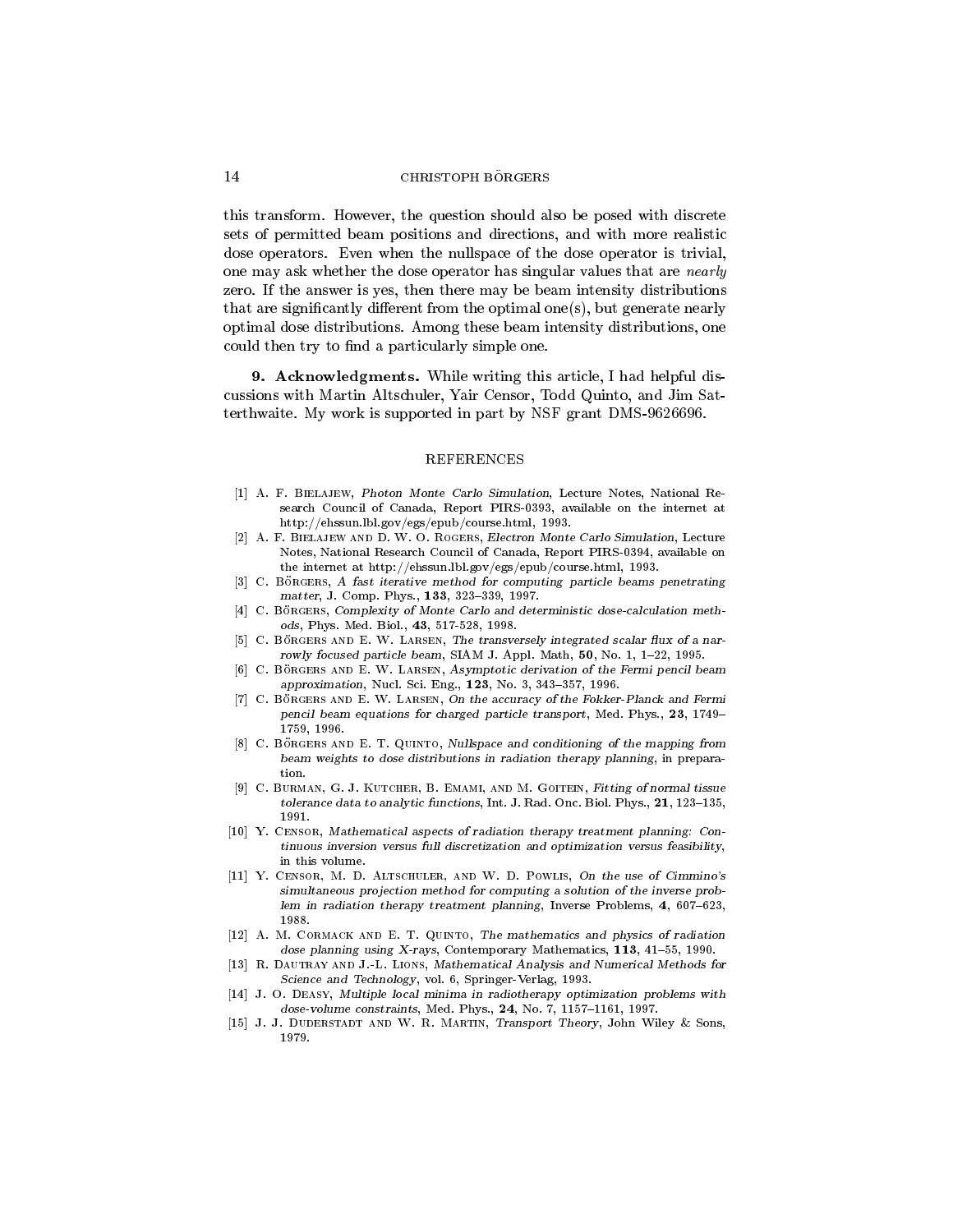- E Fermi result reported in B Rossi and K Greisen Cosmic ray theory Rev Mod Phys -
- $\mathbb{R}^n$  and consequences and consequences of inhomogeneous dose distributions in ratio  $\mathbb{R}^n$ diation there are a physical contract to a physical physical physical physical physical physical physical physical physical physical physical physical physical physical physical physical physical physical physical physical
- $\mathbf{M} = \mathbf{M}$  negative  $\mathbf{M} = \mathbf{M}$  negative models for scoring treatment models for scoring treatment models for scoring treatment models for scoring treatment models for scoring treatment models for scoring treatme plans, presentation to the Joint U.S./Scandinavian Symposium on Future Directions of Computer-Aided Radiotherapy, San Antonio, 1988.
- $T$  , the macking and T  $\alpha$  and T  $\alpha$  and T  $\alpha$  comparison of three inverse treatment planning  $\alpha$ algorithms Physical Media Biology and the Second Second Seconds and  $\mathcal{L}$
- - J J Janssen D E J Riedeman M MorawskaKaczynska P R M Stor chi and H. Huizenga, Numerical calculation of energy deposition by high-energy electron beams- III Threedimensional heterogeneous media Phys Med Biol., 39, 1351-1366, 1994.
- J Jans Storthing E W Storehouse And House Architect And House And Househouse And Househouse And Househouse And ical calculation of energy deposition by implemental electron beams-construction beams-Improvements to the D phase space evolution model Phys Med Biol - 1441-1449, 1997.
- D Jette Electron beam dose calculations in Radiation Therapy Physics A R Smith (ed.), 95-121, Springer-Verlag, Berlin, 1995.
- $\mathbb{H}^{\mathbb{R}}$  and  $\mathbb{H}^{\mathbb{R}}$  reconstructed and  $\mathbb{H}^{\mathbb{R}}$  for  $\mathbb{H}^{\mathbb{R}}$  fourth editions of  $\mathbb{H}^{\mathbb{R}}$ Charles C. Thomas, 1983.
- $\mathbb{F}$  and  $\mathbb{F}$  are  $\mathbb{F}$  the Radiation  $\mathbb{F}$  and  $\mathbb{F}$   $\mathbb{F}$  are  $\mathbb{F}$  and  $\mathbb{F}$  . The  $\mathbb{F}$ Wilkins, 1994.
- $K_{\rm eff}$  and the extension state  $K_{\rm eff}$  and  $K_{\rm eff}$  is generated methods for linear methods for linear  $K_{\rm eff}$ transport problems with highly anisotropic scattering, Nucl. Sci. Eng.,  $107$ , 217-227, 1991.
- $\mathcal{F}$  , we are complication of  $\mathcal{F}$  and  $\mathcal{F}$  and complication probability factors  $\mathcal{F}$ ... and maniform attempts the extremely the extensive volume method is an  $\mathbb{F}_q$  and J Rad Onc Biol Phys -
- E W Larsen Diusionsynthetic acceleration methods for discreteordinate prob lems Transport Theory Stat Phys -
- e w Larsen Tutorial- Tutorial- Tutorial- of the nature of the nature of the second in radiations in  $\mathcal{L}_\mathcal{A}$ oncology, Transport Theory Stat. Phys., 26, No. 7, 739, 1997.
- R Y Levine E A Gregerson and M M Urie The application of the Xray  $transform$  to  $3D$  conformal radiotherapy, in this volume.
- , is a control of the computational monte control of the computation and control particle that the control of Photon Calculations, CRC Press, 1991.
- J T Lyman Complication probability as assessed from dosevolume histograms radio de la contrada de la contrada de la contrada de la contrada de la contrada de la contrada de la contrada
- R Mohan G S Mageras B Baldwin L J Brewster G J Kutcher S. LEIBEL, C. M. BURMAN, C. C. LING, AND Z. FUKS, Clinically relevant optimization of 3-D conformal treatments, Med. Phys., 19, 933-944, 1992.
- R Mohan X Wang A Jackson T Bortfeld A L Boyer G J Kutcher S. A. LEIBEL, Z. FUKS, AND C. C. LING, The potential and limitations of the inverse radiotherapy technique, Radiother. Oncol.,  $32$ ,  $232-248$ , 1994.
- J E Morel and T A Manteuffel An angular multigrid acceleration techniques acceleration techniques acceleration techniques acceleration techniques acceleration techniques acceleration techniques acceleration techniques acc for  $S_n$  equations with highly forward-peaked scattering, Nucl. Sci. Eng., 107, --- --- --- --
- H Neuenschwander T R Machine and P J Reckwerdt MMC A higher MMC A higher MMC A highperformance Monte Carlo code for electron beam treatment planning, Phys. media and the state of the state of the state of the state of the state of the state of the state of the state
- A Niemierko Optimization of intensity modulated beams- Local or global opti mum Med Phys -
- A Niemierko and M Goitein Calculation of normal tissue complication proba bility and dose-volume histogram reduction schemes for tissues with a critical element structure, Radiother. Oncol., 20, 166-176, 1991.